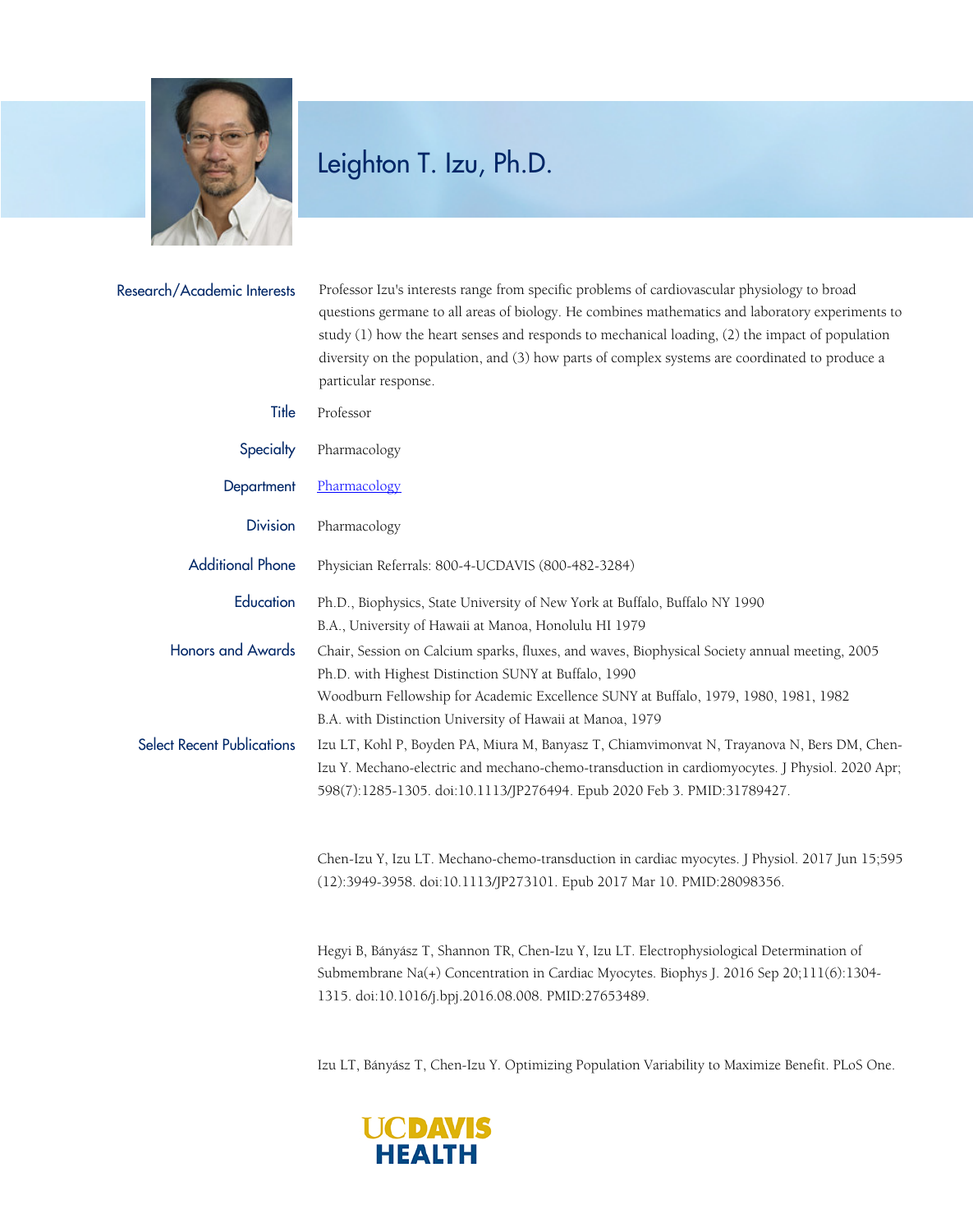

## Leighton T. Izu, Ph.D.

2015 Dec 9;10(12):e0143475. doi:10.1371/journal.pone.0143475. PMID:26650247.

Awasthi S, Izu LT, Mao Z, Jian Z, Landas T, Lerner A, Shimkunas R, Woldeyesus R, Bossuyt J, Wood BM, Chen YJ, Matthews DL, Lieu DK, Chiamvimonvat N, Lam KS, Chen-Izu Y, Chan JW. Multimodal SHG-2PF Imaging of Microdomain Ca2+-Contraction Coupling in Live Cardiac Myocytes. Circ Res. 2016 Jan 22;118(2):e19-28. doi:10.1161/CIRCRESAHA.115.307919. Epub 2015 Dec 7. Erratum in: Circ Res. 2017 Apr 14;120(8):e32. PMID:26643875.

Alexander AM, DeNardo EK, Frazier III E, McCauley M, Rojina N, Coulibaly Z, Peercy BE, Izu LT. Spontaneous calcium release in cardiac myocytes: Store overload and electrical dynamics. SPORA: A Journal of Biomathematics. 2015;1(1):36-48. doi:10.30707/SPORA1.1Alexander.

Banyasz T, Szentandrássy N, Magyar J, Szabo Z, Nánási PP, Chen-Izu Y, Izu LT. An emerging antiarrhythmic target: late sodium current. Curr Pharm Des. 2015;21(8):1073-90. doi:10.2174 /1381612820666141029111729. PMID:25354179.

Jian Z, Han H, Zhang T, Puglisi J, Izu LT, Shaw JA, Onofiok E, Erickson JR, Chen YJ, Horvath B, Shimkunas R, Xiao W, Li Y, Pan T, Chan J, Banyasz T, Tardiff JC, Chiamvimonvat N, Bers DM, Lam KS, Chen-Izu Y. Mechanochemotransduction during cardiomyocyte contraction is mediated by localized nitric oxide signaling. Sci Signal. 2014 Mar 18;7(317):ra27. doi:10.1126/scisignal. 2005046. PMID:24643800.

Izu LT, Xie Y, Sato D, Bányász T, Chen-Izu Y. Ca²? waves in the heart. J Mol Cell Cardiol. 2013 May;58:118-24. doi:10.1016/j.yjmcc.2012.11.014. Epub 2012 Dec 5. PMID:23220129.

Banyasz T, Horvath B, Jian Z, Izu LT, Chen-Izu Y. Sequential dissection of multiple ionic currents in single cardiac myocytes under action potential-clamp. J Mol Cell Cardiol. 2011 Mar;50(3):578- 81. doi:10.1016/j.yjmcc.2010.12.020. Epub 2011 Jan 6. PMID:21215755.